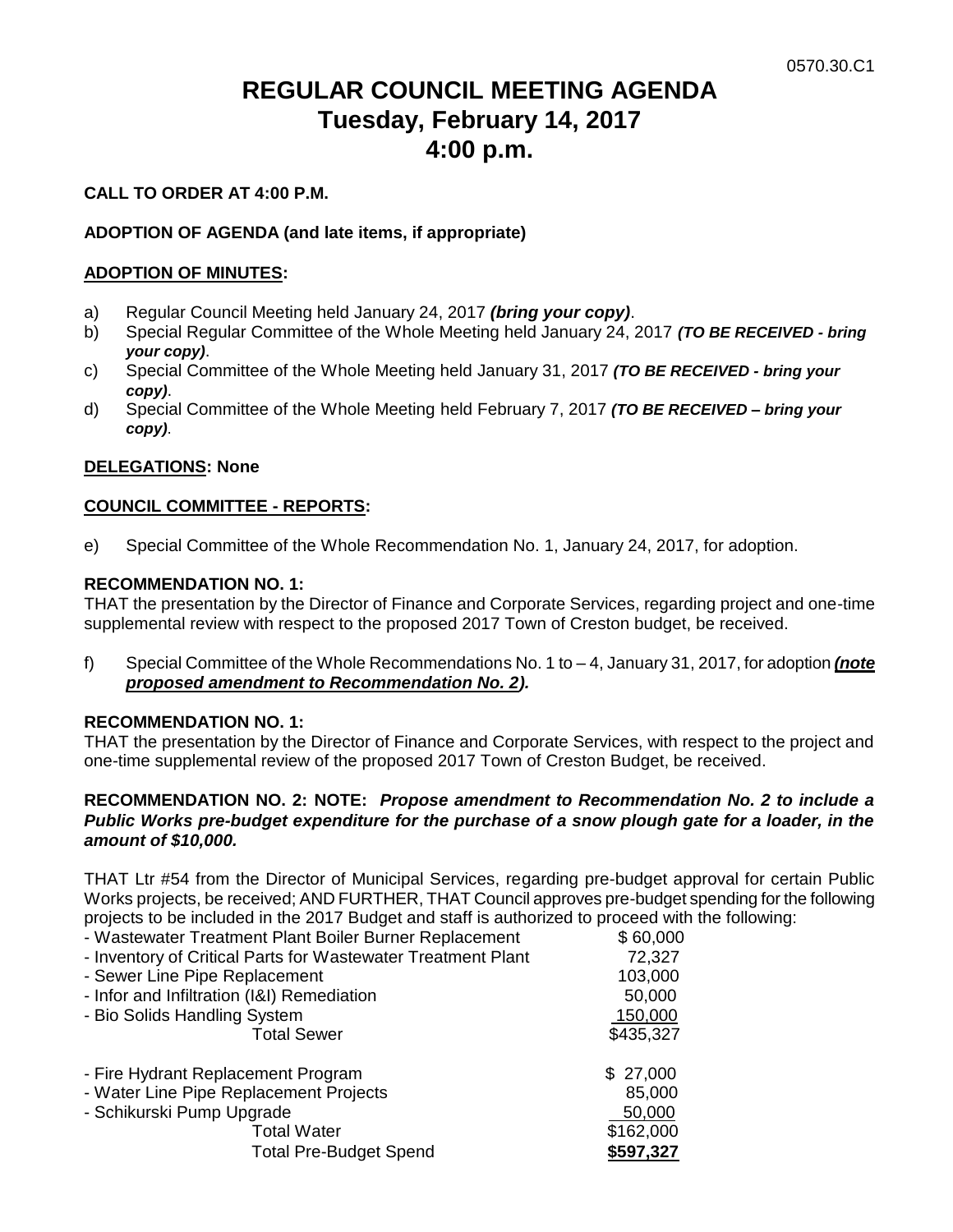## **RECOMMENDATION NO. 3:**

THAT Ltr #74 from the Manager of Engineering, regarding a four-year history of water usage by the Town of Creston from the Arrow Creek Water System, and administration charges allocated to the Town of Creston by the Regional District of Central Kootenay with respect to the Water Service, be received.

# **RECOMMENDATION NO. 4:**

THAT staff is authorized to submit an application to the Regional District of Central Kootenay, under the 2017 Columbia Basin Trust – Community Initiatives Program, for grant funding from the Town of Creston's portion of Program funding, in the amount of \$21,000 for the purchase of the 'Bad Hair Day' Donkey sculpture, presently located on the Rotary Park at the intersection of 10<sup>th</sup> Avenue North and Northwest Boulevard.

g) Special Committee of the Whole Recommendations No. 1 to  $-3$ , February 7, 2017, for adoption.

# **RECOMMENDATION NO. 1:**

THAT Ltr #64 from the Creston and District Community Complex, requesting a letter of support for a new Skatepark, be received; AND FURTHER, THAT the Mayor is authorized to write the Creston and District Community Complex, advising of the Town of Creston's support of their application for funding under the Columbia Basin Trust Recreation Infrastructure Program, to construct a new Skatepark at the Complex.

## **RECOMMENDATION NO. 2:**

THAT the Director of Municipal Services relay Council's utmost appreciation for the quick response and excellent job of snow clearing during the past weekend's severe winter storm event in Creston.

#### **RECOMMENDATION NO. 3:**

THAT the Mayor is authorized to forward to the Regional District of Central Kootenay Board of Directors, new annual administrative charges for consideration in the 2017 Annual Budget, for Town of Creston staff time associated with the administration of Regional District of Central Kootenay Service #108 (Economic Development) and Service #174 (Cemetery), in the amounts of \$15,767.00 and \$7,800.00 respectively; AND FURTHER, THAT staff is authorized to invoice the Creston Valley Regional Airport Society, in the amount of \$1,300.00, for Town of Creston administration charges relating to the Creston Valley Regional Airport operations for 2017.

## **Pg. Item**

- 1. Ltr #79 from the Official Community Plan Advisory Committee, being the minutes of its February 2, 2017 meeting.
- 3. Ltr #63 from the Minister of Agriculture and the Minister of Community, Sport and Cultural Development, re financial assistance from the BC Government Francophone Affairs Program.
- 5. Ltr #52 from the BC Association of Farmers' Markets, re support for the Provincial Government to continue funding the BC Farmers' Market Nutrition Coupon Program.
- 7. Ltr #75 from the Prince Charles Secondary School Senior Girls Curling team, requesting a grant to assist with expenses relating to the Kootenay Zone Championships in Smithers on March 2 – 4, 2017.
- 9. Ltr #82 from the Creston Lions Club, requesting a proclamation to declare March 4, 2017 as Creston Lions Club Day, and to waive the fee (\$20.00) to reserve the Walkthrough Park area for March 4, 2017.
- 15. Ltr #58 from the Executive Assistant, re dedication of Railway Boulevard sidewalk in honour of former Councillor Joe Snopek.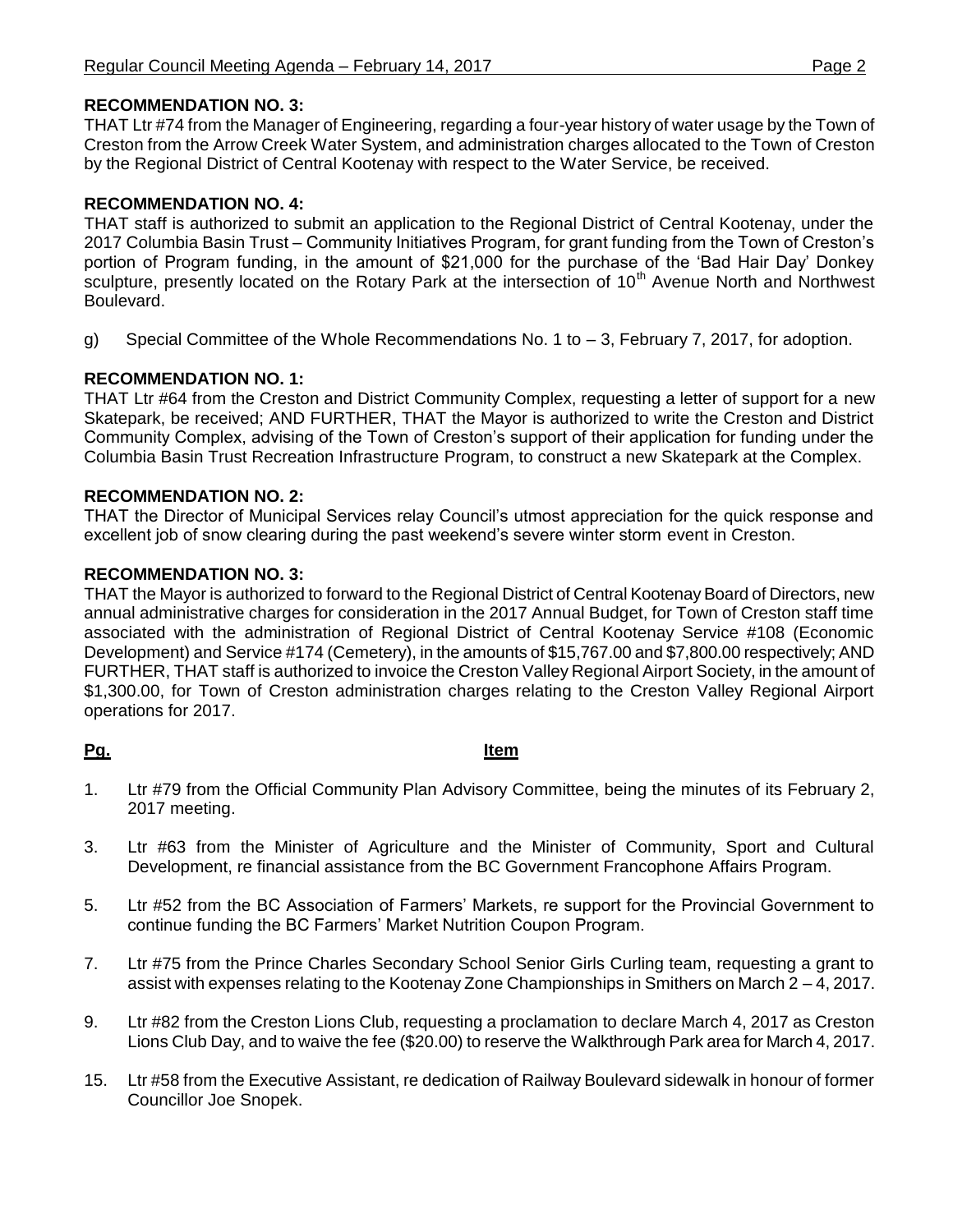- 21. Ltr #78 from the Executive Assistant, re support of application to the UBCM Commemorative Scholarship Program & Jeff McKelvey Scholarship Program by the Director of Finance and Corporate Services, for financial assistance with the costs to attend a Local Government Management Association training program – MATI – Managing People in Local Government Organizations.
- 23. Ltr #42 from the Creston Valley Rod & Gun Club, requesting a donation to their annual Eild Game Banquet Dinner.
- 25. Ltr #44 from the Creston Valley Chiropractic office, re a review of the Town's utility invoice for 1008 Ibbitson Street and to consider home based businesses as 'secondary suites' with respect to water rates.
- 25A. Reconsider amending appointments to representatives on the Community Networking Committee. (Currently Councillor Unruh with Councillor Boehmer as Alternate.)
- 25B. Discussion re size of Council (5 vs 7).

## **BYLAWS:**

**Pg. Item**

- 27. Bylaw No. 1836, Council Procedures Amendment Bylaw *(Adoption)*
- 28. **REVIEW STRATEGIC PRIORITIES CHART (to be reviewed at the first Council meeting of each month) Town Manager to provide verbal updates to Council.**
- 29. **REVIEW FOLLOW-UP ACTON LIST (to be reviewed the first Council meeting of each month)**

#### **NEW BUSINESS:**

#### **REPORTS OF REPRESENTATIVES:**

- Council Member Verbal Reports
- Staff Verbal Reports (first meeting of each month)
- 30. Receive Verbal Reports of Council (and staff) members.

#### **GIVING OF NOTICES:**

COTW – Feb. 21; Mar. 21; Apr. 18, 2017 COUNCIL –  $2^{nd}$  & 4<sup>th</sup> Tuesdays of each month; Feb. 28, Mar. 14, 28, Apr. 11, 25, 2017 AKBLG – Apr. 26 - 28, 2017 FCM – Jun. 1 - 5, 2017

#### **Acting Mayors – 2017**

| January   | Clr. Unruh       | February | Clr. Comer   |
|-----------|------------------|----------|--------------|
| March     | Clr. Elford      | April    | Clr. Wilson  |
| May       | To be determined | June     | Clr. Boehmer |
| July      | Clr. Unruh       | August   | Clr. Comer   |
| September | Clr. Elford      | October  | Clr. Wilson  |
| November  | To be determined | December | Clr. Boehmer |

#### **QUESTION PERIOD:**